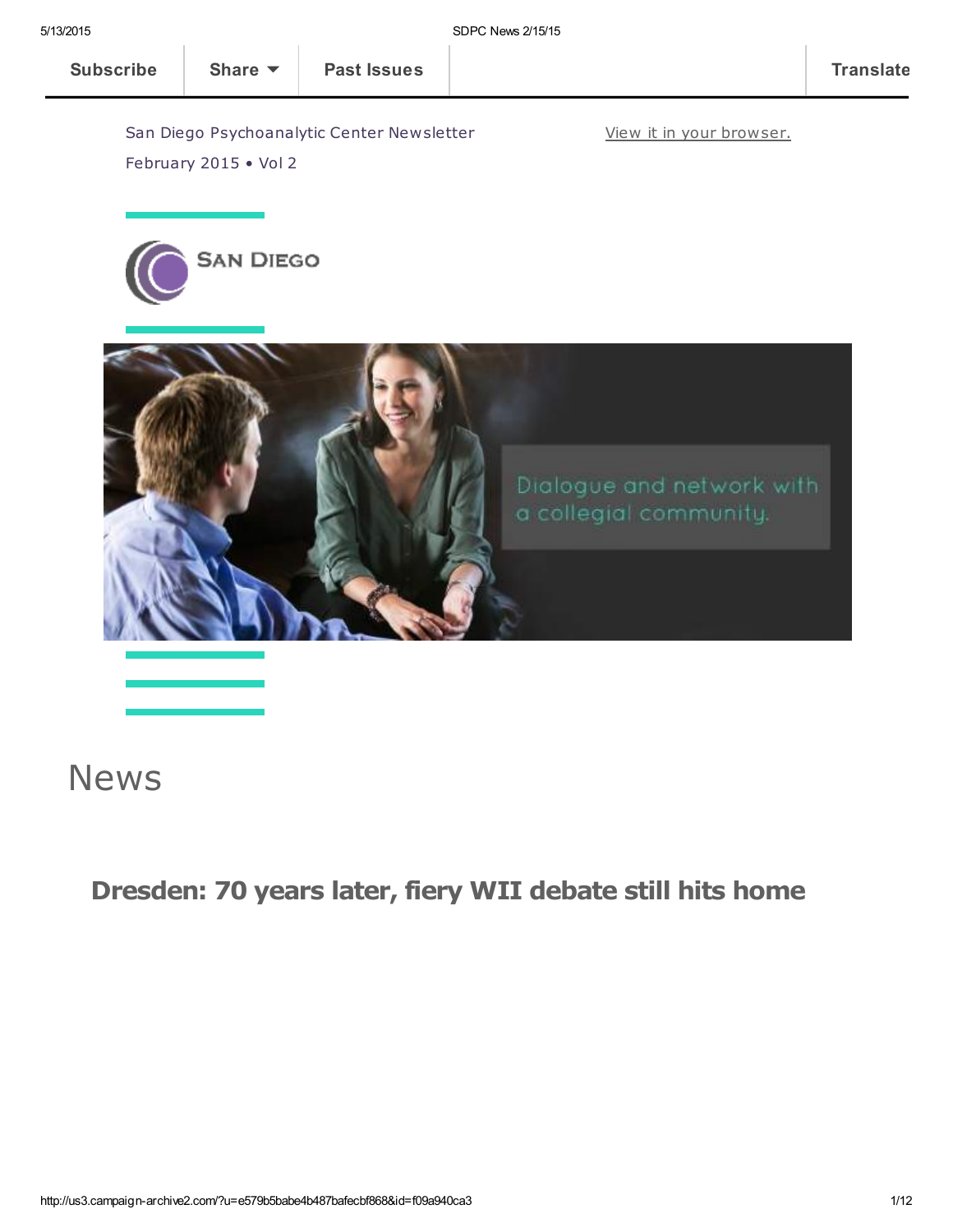

This article about the experience of Maria [Ritter,](http://www.sdpsychoanalyticcenter.org/members/profiles/3#profile-main) Ph.D. was published on the front page of the San Diego Union Tribune on 2/7/15. Read the story here: <http://www.utsandiego.com/news/2015/feb/07/dresden-70-fiery-debate/>

#### Networking Event, 2/27/15

San Diego [Psychoanalytic](http://www.sdpsychoanalyticcenter.org/) Center invites the San Diego mental health community to a an evening of networking, dinner, and education on Friday, 2/27/15. CME included.

SDPC member Daniel [Blaess,](http://www.sdpsychoanalyticcenter.org/members/profiles/32#profile-main) Ph.D. will present Show Me the Money: Financial Issues in Psychotherapy. He will explain how dealing with money, for both the therapist and the patient, affects clinical work and the treatment as it unfolds. Transference and countertransference will be discussed.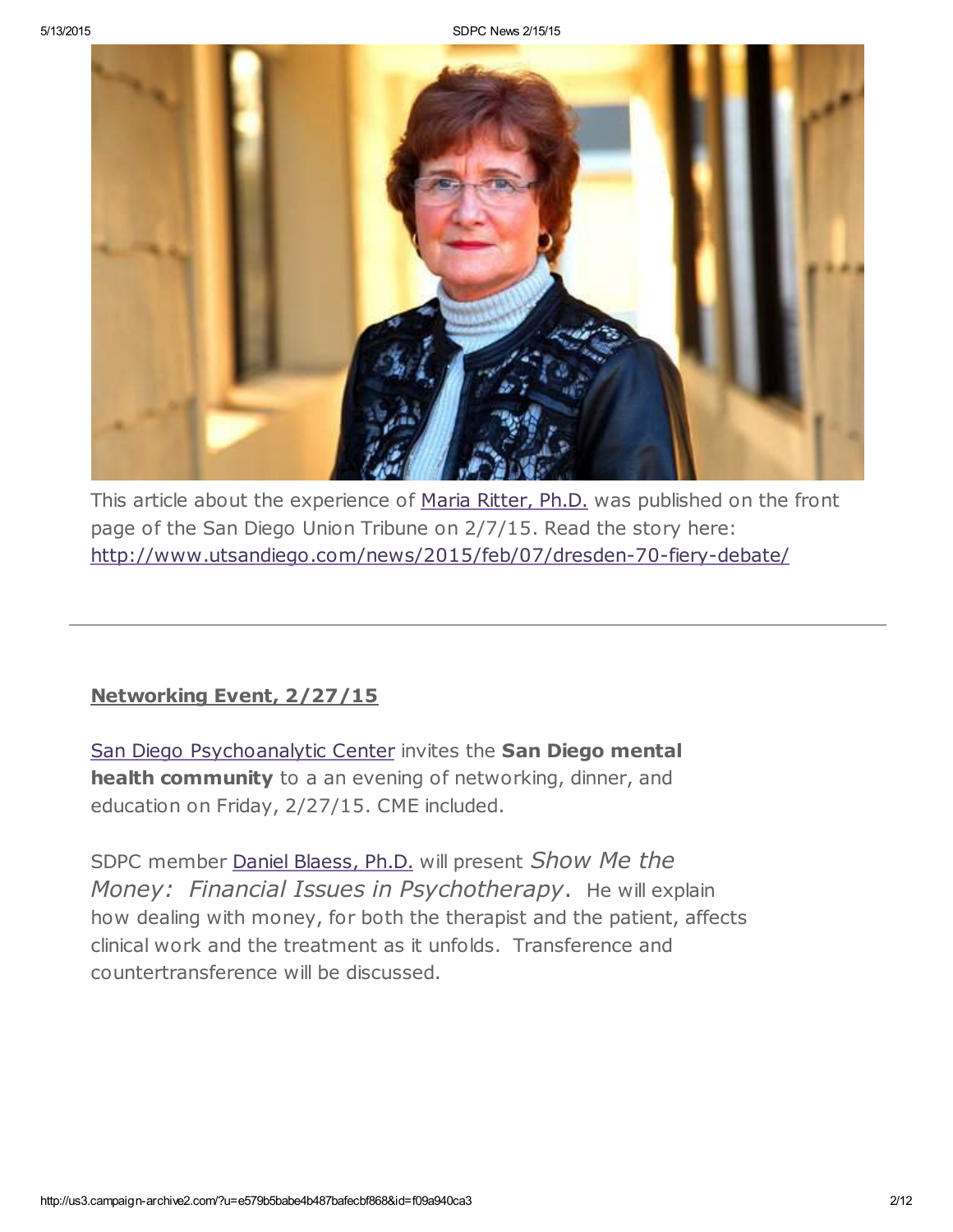

Join your colleagues for an enjoyable evening including 3-course dinner with wine at Tom Ham's Lighthouse on Harbor Island. 2150 Harbor Island Drive, San Diego, CA 92101

Friday, February 27 6:00 - 8:00pm \$59 per person.

Space is limited! Please RSVP to SDPC Administrator Michelle Spencer [sdpc.michelle@gmail.com](mailto:sdpc.michelle@gmail.com) by February 20th to reserve your space and select your meal preferences.

And please tell your [friends](mailto:?subject=Show%20me%20the%20money%20-%20SDPC%20networking%20event%202%2F27%2F15&body=Greetings.%20Check%20out%20this%20upcoming%20networking%20event%20open%20to%20any%20San%20Diego%20mental%20health%20professional.%20%0A___%0ASan%20Diego%20Psychoanalytic%20Center%20invites%20the%20San%20Diego%20mental%20health%20community%20to%20a%20an%20evening%20of%20networking%2C%20dinner%2C%20and%20education%20on%20Friday%2C%202%2F27%2F15.%20CME%20included.%20%20%0A%20%0ASDPC%20member%20Daniel%20Blaess%2C%20Ph.D.%20will%20present%20Show%20Me%20the%20Money%3A%20%20Financial%20Issues%20in%20Psychotherapy.%20%20He%20will%20explain%20how%20dealing%20with%20money%2C%20for%20both%20the%20therapist%20and%20the%20patient%2C%20affects%20clinical%20work%20and%20the%20treatment%20as%20it%20unfolds.%20%20Transference%20and%20countertransference%20will%20be%20discussed.%0A%20%0AJoin%20your%20colleagues%20for%20an%20enjoyable%20evening%20including%203-course%20dinner%20with%20wine%20at%20Tom%20Ham%27s%20Lighthouse%20on%20Harbor%20Island.%0A2150%20Harbor%20Island%20Drive%2C%20San%20Diego%2C%20CA%2092101%0A%20%0AFriday%2C%20February%2027%0A6%3A00%20-%208%3A00pm%0A%2459%20per%20person.%0A%20%0ASpace%20is%20limited!%20Please%20RSVP%20to%20SDPC%20Administrator%20Michelle%20Spencer%20sdpc.michelle%40gmail.com%20%20%20by%20February%2020th%20to%20reserve%20your%20space%20and%20select%20your%20meal%20preferences.%20%0A%0AAnd%20please%20tell%20your%20friends%20about%20this%20networking%20event.%20) about this networking event.

### Donate to SDPC Through [Amazon](http://www.sdpsychoanalyticcenter.org/node/395#overlay-context=node/395) Smile

[AmazonSmile](http://smile.amazon.com/about) is a simple and automatic way for you to support SDPC every time you shop, at no cost to you. Amazon will donate 0.5% of the price of each purchase you make through AmazonSmile to SDPC. Sign up now and specify San Diego Psychoanalytic Center as the organization of your choice.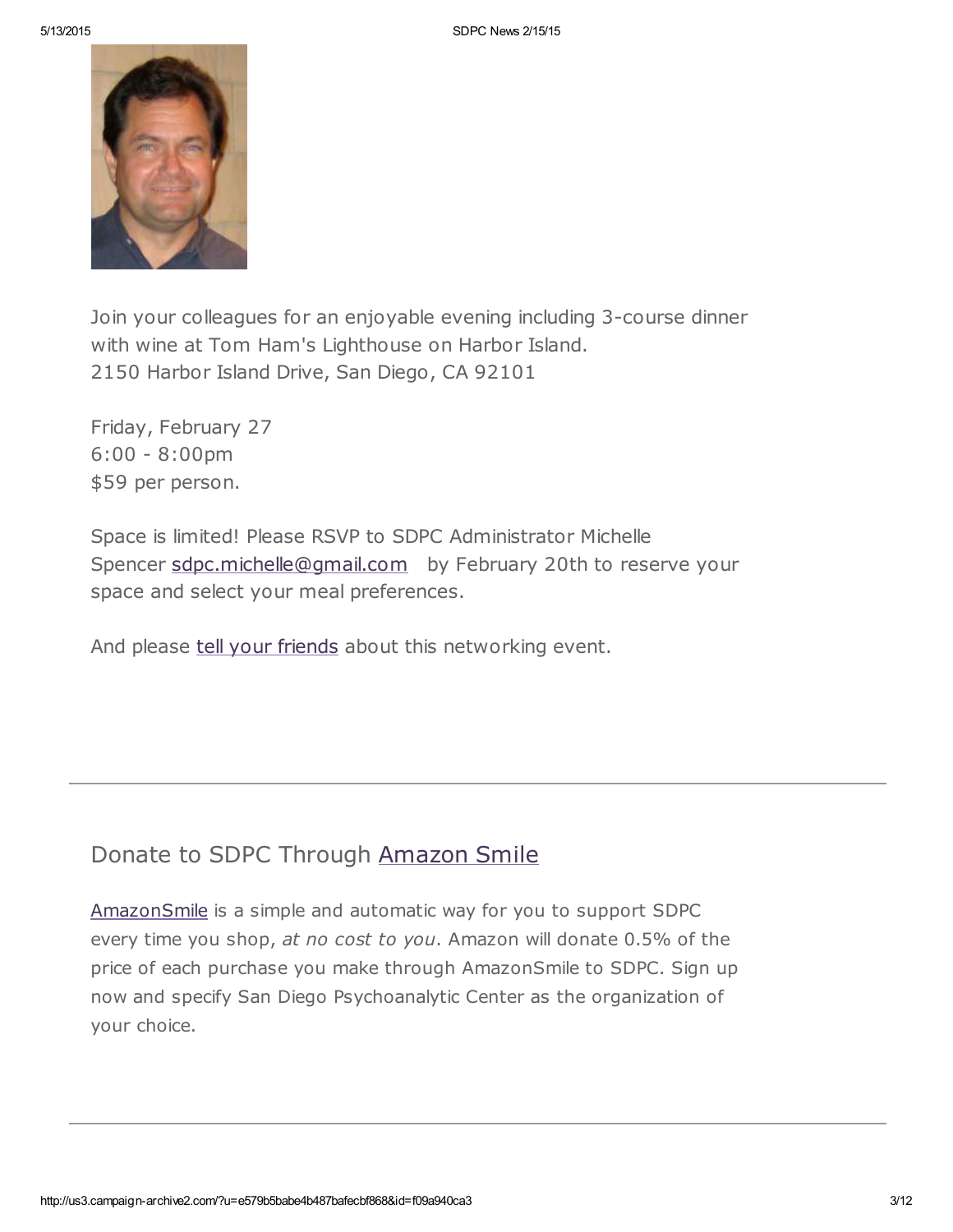## UCSD Department of Psychiatry Grand Rounds & Research Lecture Series

UC San Diego Department of Psychiatry Subscribe to the Department Website Google Calendar for upcoming talks. Archived lectures available under Education Menu/Grand Rounds Tab.

Tune in and watch live!

For further information contact: nmurphy@ucsd.edu or call 619.543.3387

## Member Publications

Maria [Ritter,](http://www.sdpsychoanalyticcenter.org/members/profiles/3#profile-main) Ph.D., authored the book, On The Path and Other Wanderings, which is now available on Amazon (see link below).



The author, who grew up in Germany during and after WWII, sifts through the warm ashes of her painful memories and restores them with a healing vision. Joyful, traumatic, humorous and puzzling experiences find their reflective voice in

this collection of poems and stories on people, animals and encounters.

### You may find the book on Amazon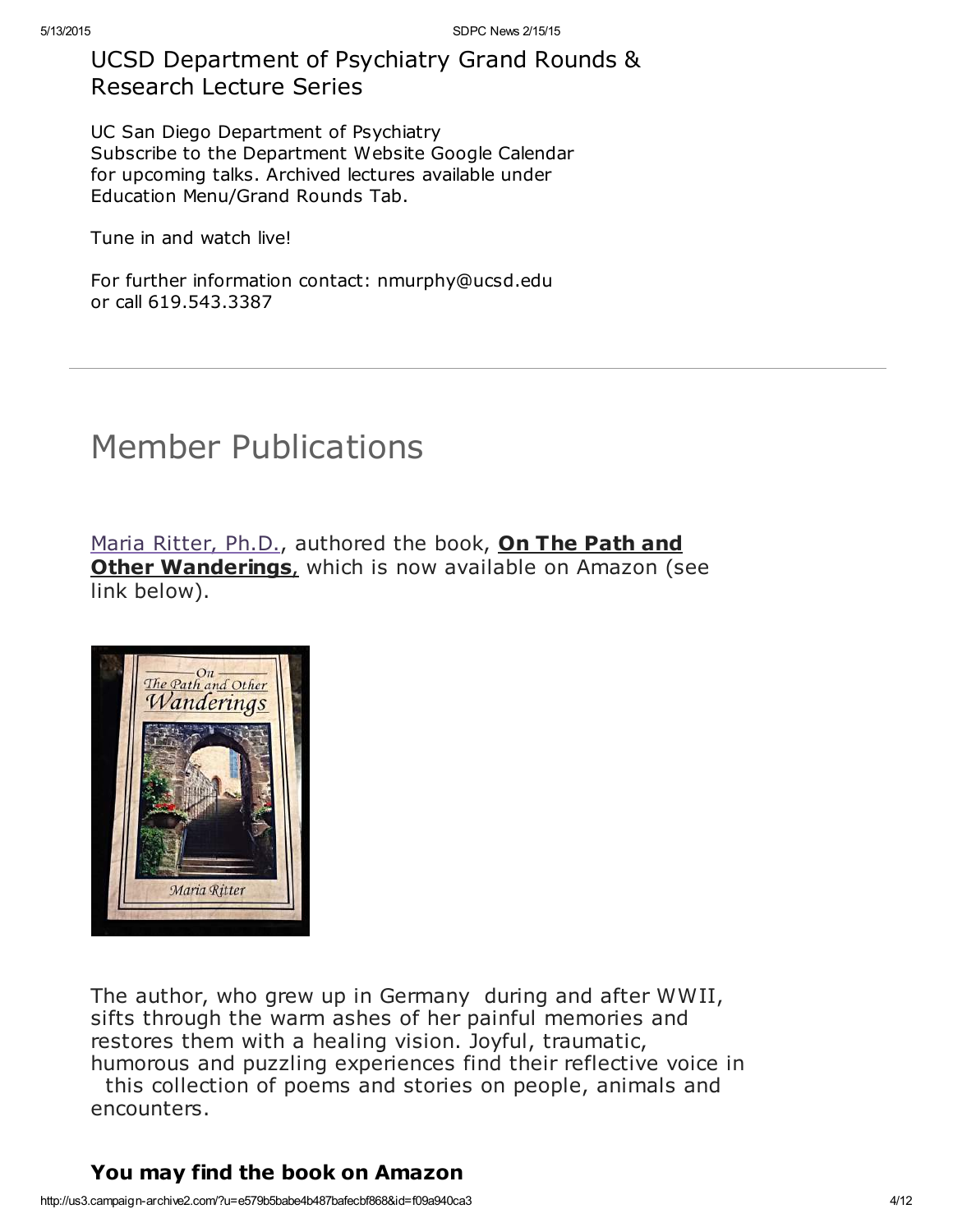here: http://www.amazon.com/On-The-Path-Other-[Wanderings/dp/1505578094/ref=pd\\_rhf\\_eetyp\\_p\\_img\\_2](http://www.amazon.com/On-The-Path-Other-Wanderings/dp/1505578094/ref=pd_rhf_eetyp_p_img_2)

# SDPC Member Spotlight

## Kristin Whiteside, Ph.D.

Student, SDPC Adult Psychoanalytic Program



Hometown: New Orleans, LA

### What was your pathway toward entering the mental health field?

It began in college with an initial interest in medicine, behavioral medicine in particular. I was curious about the behavioral aspects of health and why people make choices that are not in their best interest. I didn't realize it at the time, but I was on the path towards understanding unconscious motivation. Drawn to health psychology, I worked with a professor studying the physical and emotional benefits of writing. Guess what? Writing daily about your feelings about a stressful or traumatic event produced measurable changes in physical health as well as depression and anxiety. There was a personal connection to this work, as I was an avid letter writer and kept a journal. Validation of the benefits of writing initiated my interest in unconscious mental life and the mechanisms of expression, change, and growth.

### And what drew you to psychoanalysis/psychoanalytic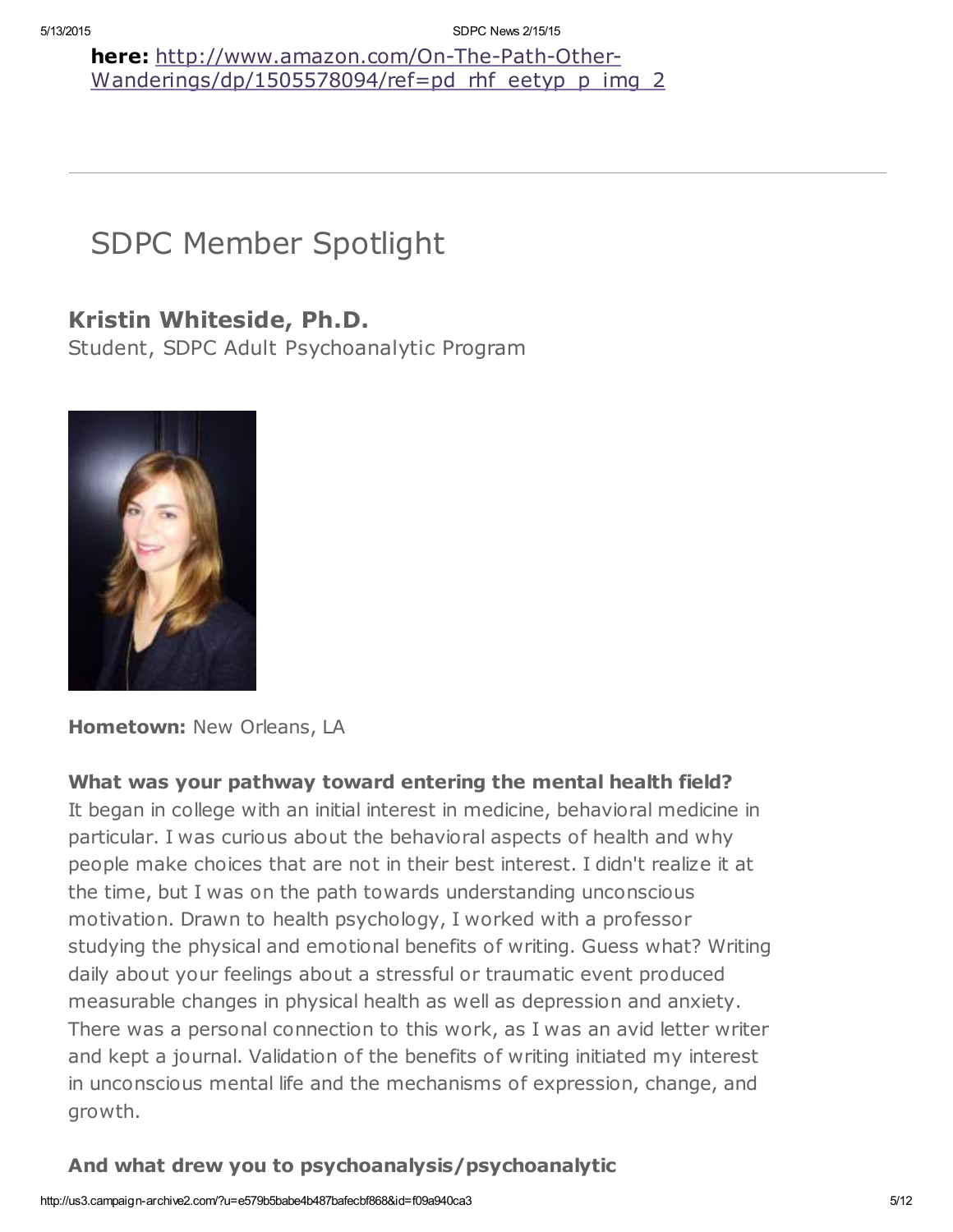#### psychotherapy?

My interest in psychoanalysis resulted from the merger of my interests in the intellect and cognitive functions with emotional and subjective experience. Early in my training, I provided psychoeducational assessment, and I worked individually with students to develop learning strategies. As I developed relationships with my students, I saw the connection between their cognitive challenges and their ability to connect in a relationship with me. Focused on academics, we were discussing their brains, but I really wanted to learn about their minds.

I pursued my interest in the mind during an internship in a college counseling center, with the guidance of a psychoanalytically-oriented supervisor. The relationship with my supervisor and the theory opened a window beyond understanding patients in terms of symptoms and history. I learned through the experience that understanding could be achieved within our interactions and mutual feelings. The experience of thinking about a patient from an interpersonal point of view, considering when and how to intervene, and achieving change was compelling, and I have thus sought opportunities for psychoanalytic supervision and training ever since.

### Tell us about your educational experience thus far at SDPC: Particular courses, experiences, teachers, supervisors/consultants that have been most formative?

Each of my instructors has left a unique mark on my understanding of the mind. As a beginning analyst, I have found it very useful to think about the various ways that one may listen to patients. As such, the coursework on modes of communication, countertransference, and thinking about the child within the adult have been particularly influential. I am enjoying the theoretical courses as well, which have presented diverse viewpoints on modern ego psychology to intersubjective theory.

### How has your training in psychoanalysis or psychoanalytic psychotherapy affected a) your practice, and b) your professional development? Other areas of life?

I am in the process of building my private practice, and psychoanalytic training has benefitted my professional growth twofold. I have been able to work more intensively with patients and in particular have been able to address difficult feelings and resistance early in the treatment. In addition, my personal analysis has helped me to move forward towards my goals and aspirations, both personal and professional. It is not easy to integrate psychoanalytic training with one's real life, but the relationships that I have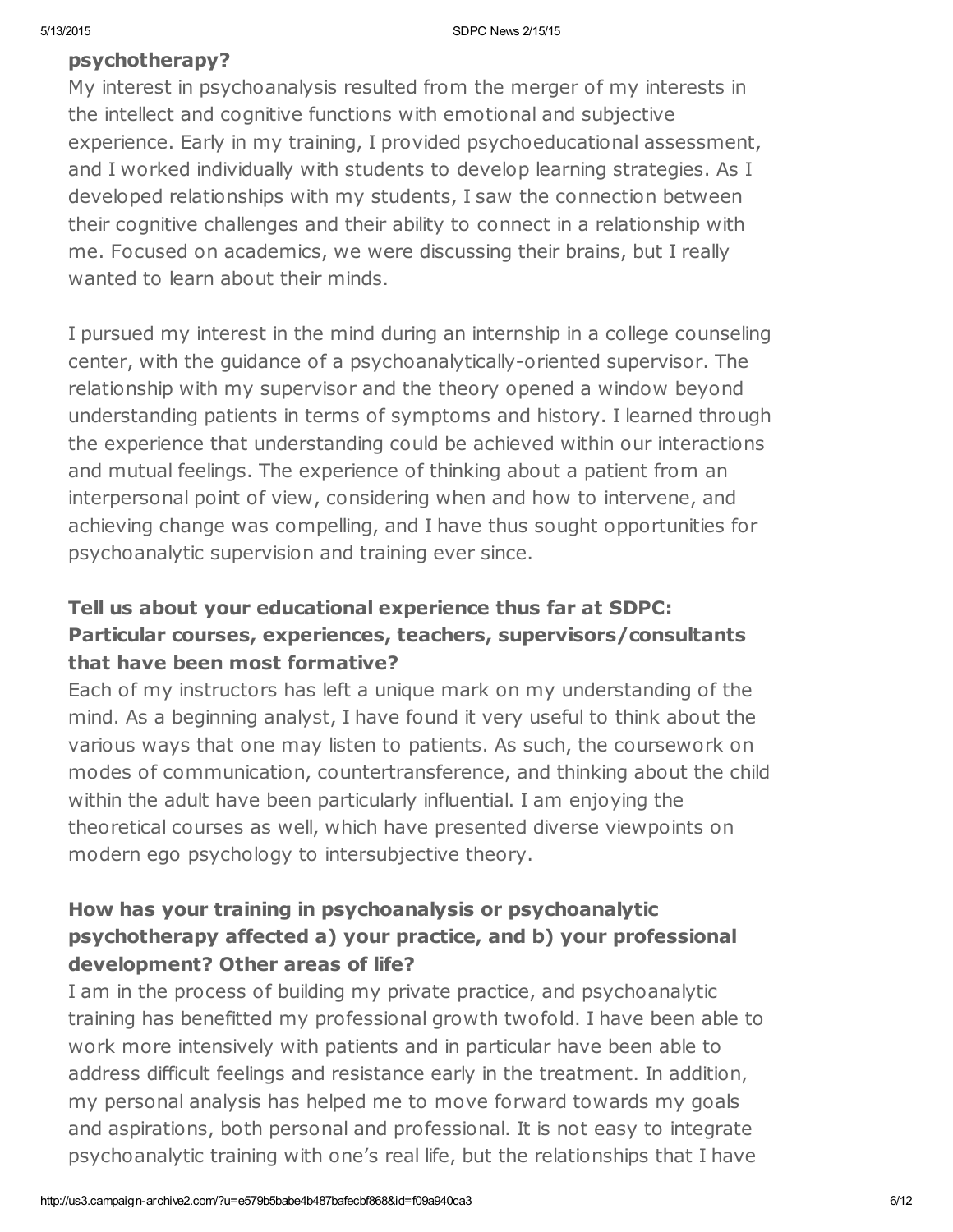developed with fellow candidates, instructors and supervisors have enriched my life and work immeasurably.

#### How else have you applied your analytic knowledge?

Psychoanalysis has been criticized for its lack of accessibility. Indeed, it is a costly treatment in terms of time and money. However, psychoanalytic thinking can and must benefit those who are not traditional candidates for psychoanalysis. In addition to my practice, I provide psychological services to students at The Preuss School UCSD, a charter school for disadvantaged students in grades 6 through 12. While there are limitations to the frequency and duration of the therapy that I provide, my work is psychoanalytically informed. Students in the counseling program learn to be curious, to look inward, and become more skilled at mentalizing. Further, they learn to speak about difficult feelings with an adult, and I have seen this generalize to their developing improved relationships with other adults in their lives. It can be challenging work with a population that is burdened with external stressors such as poverty, immigration issues, and acculturation challenges. However, students do learn to cope with their difficulties, and to take responsibility for their choices. As one student mentioned at the termination of therapy, "I learned that there is a reason for everything that I do, and that I can ask myself why I do what I do."

### Tell us about your practice and who you are most interested in working with.

In my practice, I provide psychoanalytic psychotherapy for adolescents (age 12 and older) and adults seeking treatment for depression, anxiety disorders, and relationship difficulties. I also have an interest in treating patients diagnosed with ADHD, Learning Disorders, and high-functioning Autism Spectrum Disorders. In the case of younger patients, I involve parents in the therapy in order to help them to better understand, cope with, and assist their children with their developmental needs.

### Where is your practice, and how can potential patients contact you?

My practice is located in Encinitas just off of the 5 freeway at Santa Fe Drive. I may be reached at 760-707-7540.

# SDPC Educational Events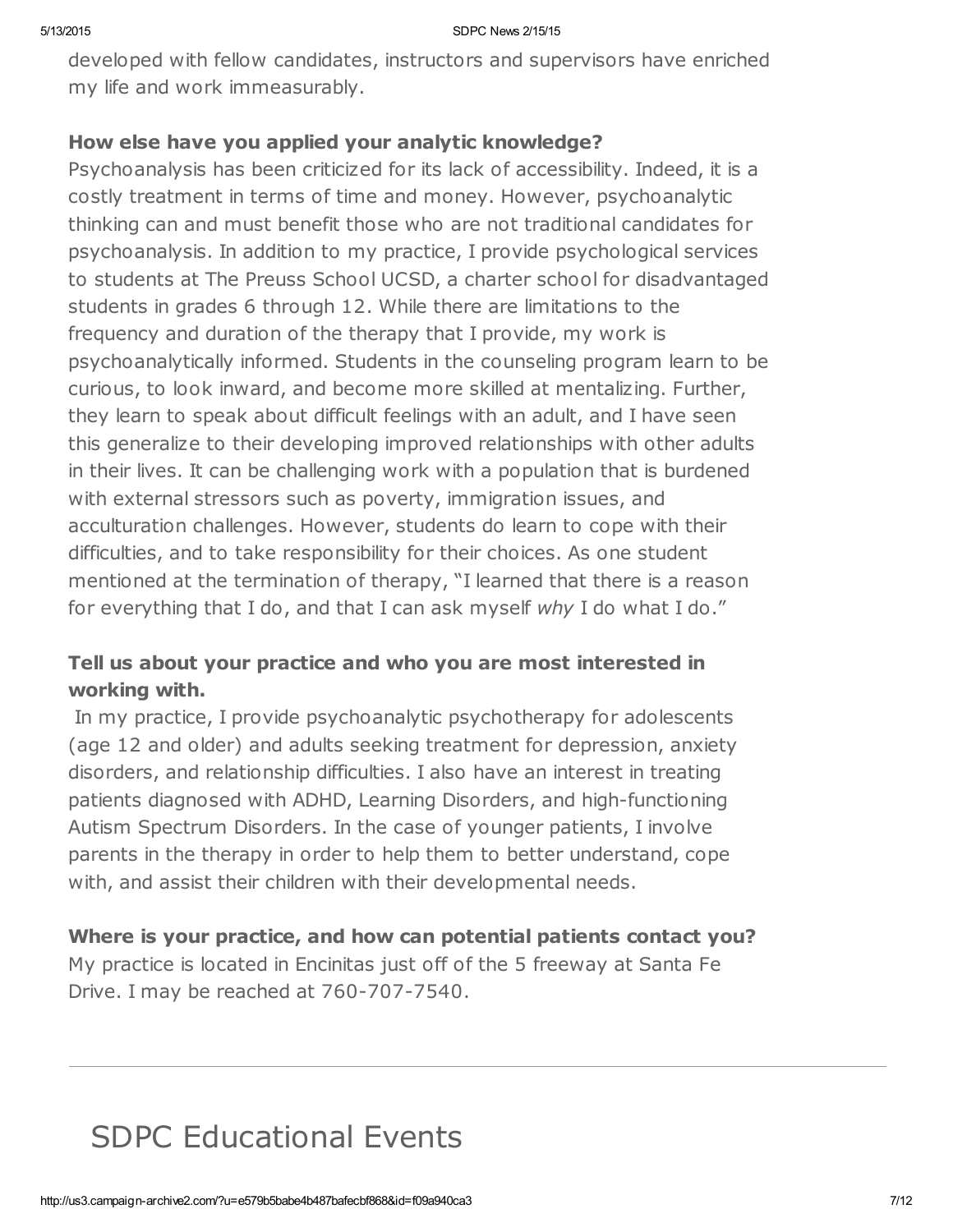#### To Act or Not to Act: Ethical Challenges to Psychodynamic Treatment

Presenters: Steven Bucky, Ph.D., Joanne Callan, Ph.D., ABPP, Brent Caudill, J.D., & Sylvie Shuttleworth, Ph.D.

When: Saturday, February 21, 2015 9:00 a.m. - 1:00 p.m. (8:30 a.m. – light breakfast)

#### Where: SDPC

Cost: Members free, non-members \$50, students \$25

#### [Register](http://www.sdpsychoanalyticcenter.org/register-and-pay-online) and Pay

#### CEUs: 4

This panel focuses on advanced ethical practice for mental-health practitioners, describing enforceable standards and aspirational principles for mental-health professionals. The presentation emphasizes: (1) five general principles that are relevant to all mental-health professionals; (2) an ethical decision-making process when faced with the potential ethical, legal, clinical dilemmas; (3) those specific ethical principles in which mental-health professionals are accused within civil lawsuits, ethics, and licensing-board complaints; and (4) supervision characteristics impacting legal and ethical issues in mental-health practice. Consultation, record-keeping, and informed consent are also discussed.

A section of this presentation focuses on high-risk clinical situations, high-risk patients, with examples from malpractice cases filed against mental-health professionals. Another section focuses on mismanagement and courtroom processes (such as negligence that often emerge during malpractice legal cases) and standards of care. There will be a section on ethical issues faced by clinical supervisors and ethical and legal issues commonly faced within academic institutions. There will also be a discussion of HIPAA, evaluating dangerousness, and the need for professional boundaries.

#### Presenter Information:

**Steven F. Bucky, Ph.D.,** is a Distinguished Professor, Director of Professional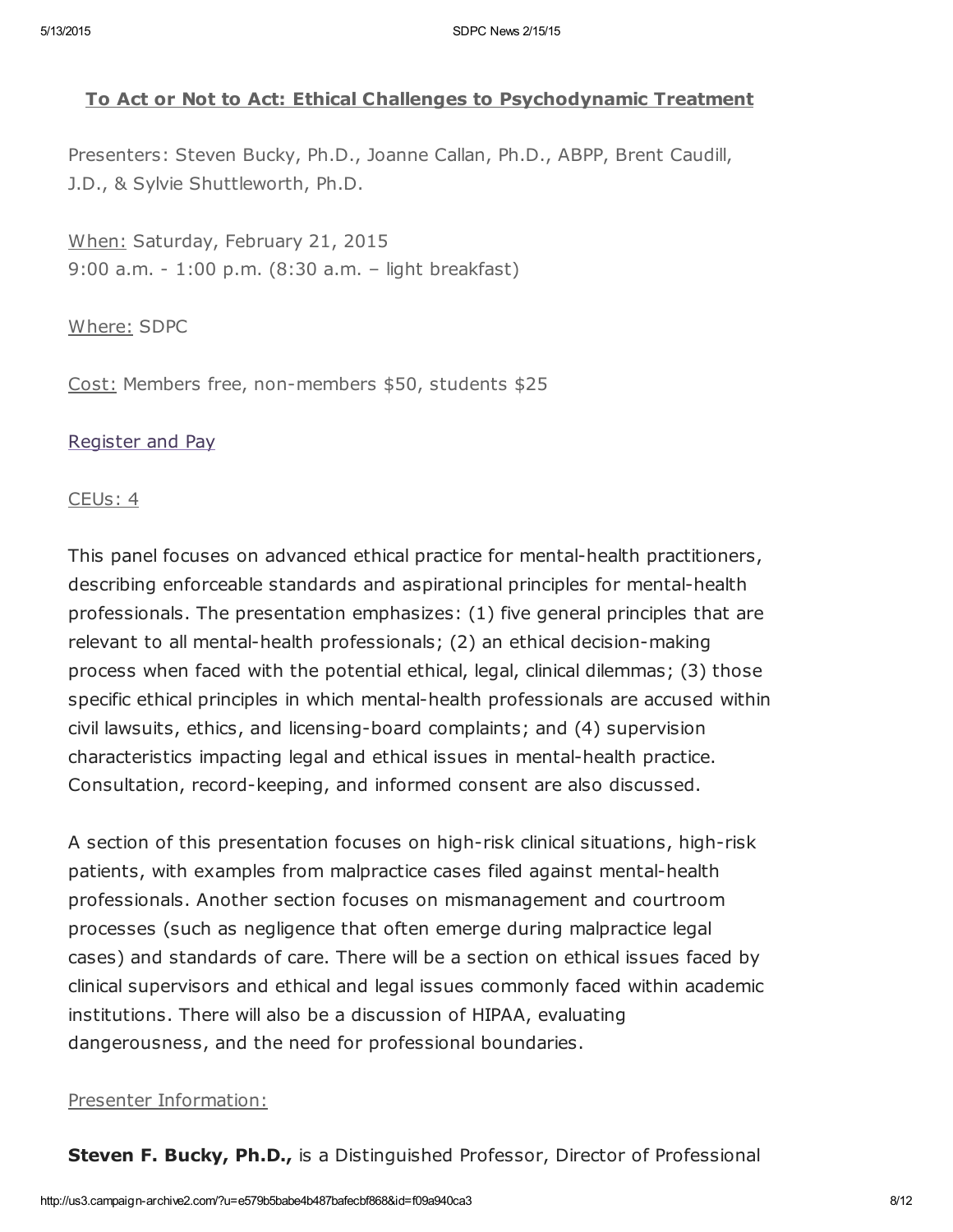Training, and Chair of the Ethics Committee at Alliant International University, where he has served as Chair of the Faculty Senate, Executive Director of the Addictions Institute, and the Interim Systemwide Dean at the California School of Professional Psychology at AIU. Dr. Bucky was on California Psychological Association's Board of Directors from 1996 to 2000, on CPA's Ethics Committee from 1990 to 1997, Chair of the annual convention from 1999- 2000, and was President of CPA in 1997. He is President/Chairman of the Board of the McAlister Institute. Dr. Bucky has published more than 150 papers, presented at the American Psychological Association and the California Psychological Association, and has edited The Impact of Alcoholism. Dr. Bucky is the recipient of numerous awards, including the Silver Psi Award and the Distinguished Service Award from the California Psychological Association. Dr. Bucky is a consultant to California's Board of Psychology, Medical Board, Board of Behavioral Sciences, and the Attorney General's office, has consulted with the District Attorney's office, the U.S. Attorney's office, the City Attorney, and numerous attorneys who specialize in the defense of mental-health professionals. Dr. Bucky is also a consultant to the NFL, the San Diego Chargers, and the Athletic Department at San Diego State University. He currently serves as the Team Psychologist to the San Diego Padres.

[Joanne](http://www.sdpsychoanalyticcenter.org/members/profiles/19#profile-main) Callan, Ph.D., is a Distinguished Professor in the California School of Professional Psychology – San Diego of Alliant International University. She is a Training and Supervising Analyst at the San Diego Psychoanalytic Center, and she is also a Clinical Adjunct Associate Professor in the Department of Psychiatry, University of California, San Diego. She is a Diplomate in Clinical Psychology of the American Board of Professional Psychology and a Fellow in the American Psychology Association and in the San Diego Psychological Association. Her scholarly work focuses on lifespan development as informed by attachment and object-relations theories, professional ethics, professional education and training, and gender development

**Brent Caudill, J.D., practices law in the Orange County office of Callahan,** Thompson, Sherman, & Caudill, LLP. He is a graduate of Michigan State University (B.A. in Psychology with high honors, Honors College, Phi Beta Kappa, 1972) and Georgetown University Law Center (J.D. 1976), and an active member of the California bar and an inactive member of the District of Columbia bar. Mr. Caudill is admitted to practice before the U.S. Court of Appeals for the District of Columbia Circuit; U.S. Ninth Circuit Court of Appeals; and all United States District Courts of California. He is a recognized expert in the area of defense of mental-health professionals, both in the civil and administrative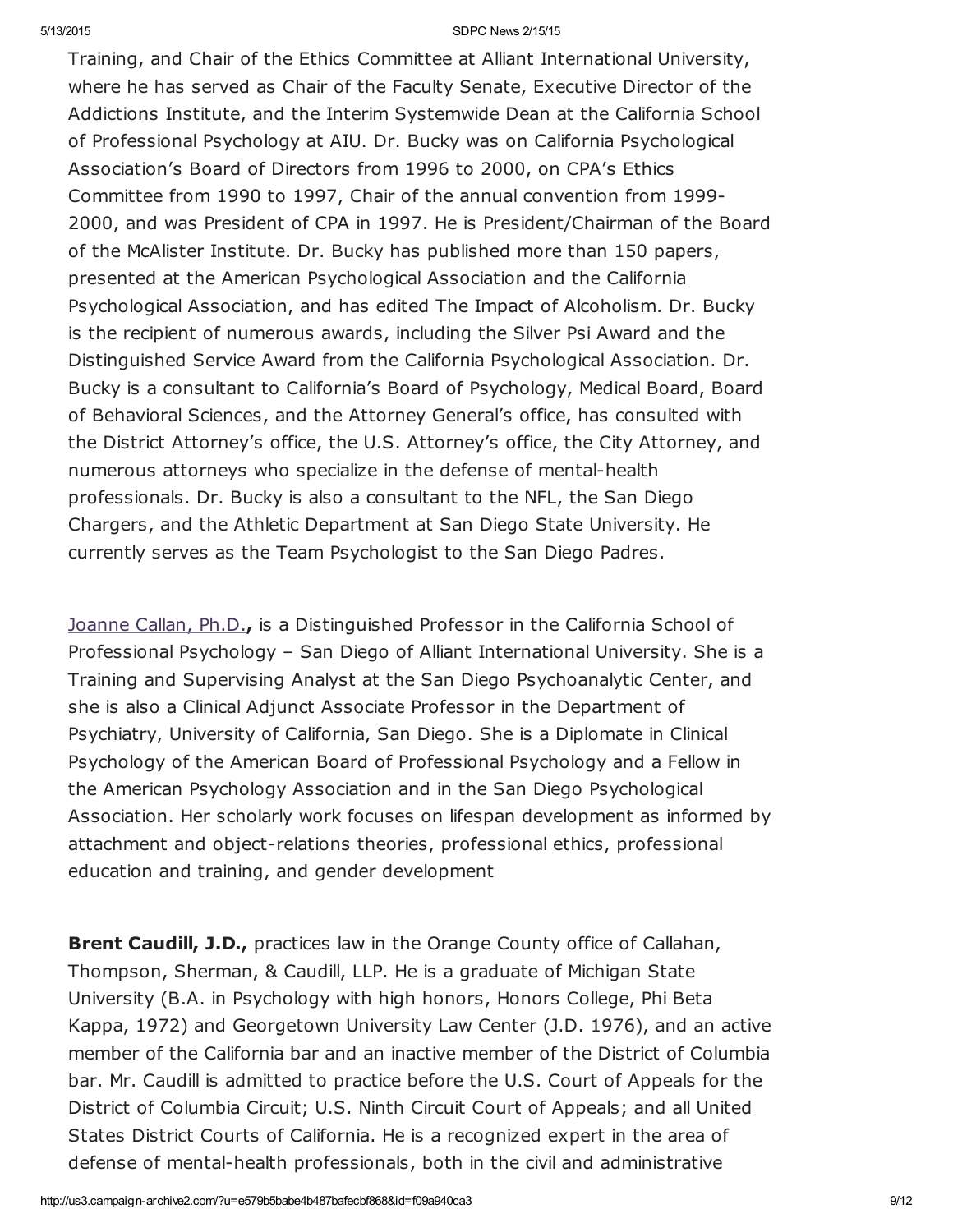contexts. He represented mental-health professionals in the precedent-setting cases of Krikorian v. Barry, Fourth District Court of Appeal (1987), Gootee v. Lightner, Fourth District Court of Appeal (1990), and Trear v.

See more upcoming educational events [here.](http://www.sdpsychoanalyticcenter.org/community-connections/upcoming-events)

## The San Diego Psychoanalytic Center is dedicated to promoting the relevance and vitality of psychotherapy and psychoanalysis

Advanced Training Innovative, inspiring and individualized education

#### Continuing Education

Educational events for mental health professionals and the public about psychoanalytic thinking and clinical applications in diverse settings

Mentoring Fellowship for mental health trainees early-career therapists

Community Involvement Connections with mental health professionals, academic institutions, and professional societies

#### Referral Service

Referrals for psychoanalysis and psychoanalytic psychotherapy for adults, adolescents and children in the San Diego area (619-615-8428)

Events and Celebrations Upcoming event: Spring celebration to honor new grads

Collegial Connections Community of supportive, experienced, and dedicated psychoanalytic therapists

Practice Promotion Support in building your therapy practice

## Services Offered By SDPC Members

Please send your Announcements to: sdpc.michelle@gmail.com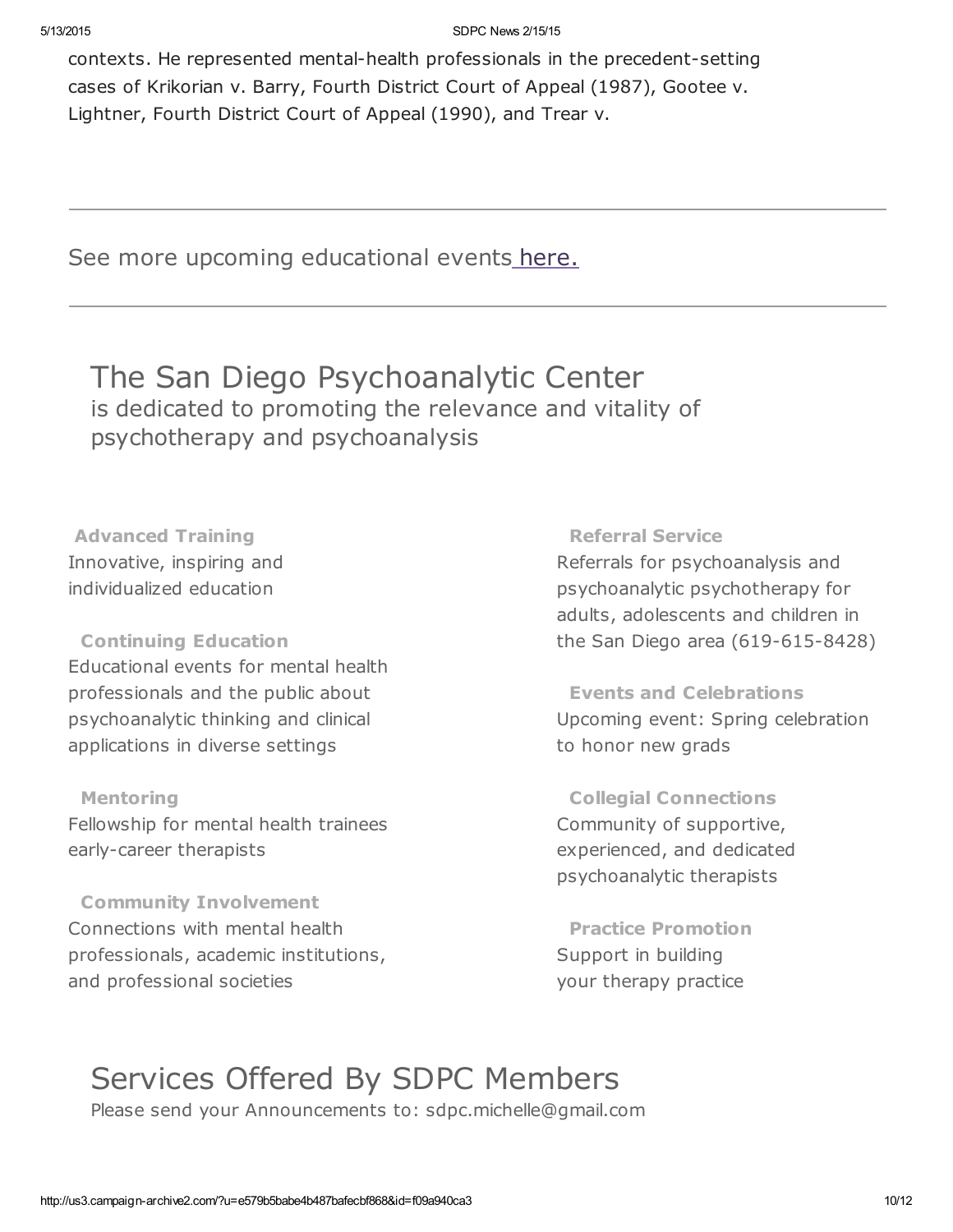# SDPC Member Classifieds

Office available in Hillcrest, Tuesdays and Thursdays, in new, attractive building, with nice group of psychologists. \$200/day, includes coffee. If interested contact Laurie at: 619-342-1412

REMINDER: Please send all future announcements/event advertisements to Ms. Michelle Spencer at: sdpc.michelle@gmail.com. They will be included in the next volume of the SDPC weekly newsletter.

# Donate to SDPC Through [Amazon](http://www.sdpsychoanalyticcenter.org/node/395#overlay-context=node/395) Smile

[AmazonSmile](http://smile.amazon.com/about) is a simple and automatic way for you to support SDPC every time you shop, at no cost to you.

Amazon will donate 0.5% of the price of each purchase you make through AmazonSmile to SDPC.

Sign up now and specify San Diego Psychoanalytic Center as the organization of your choice.





Show Your Support &